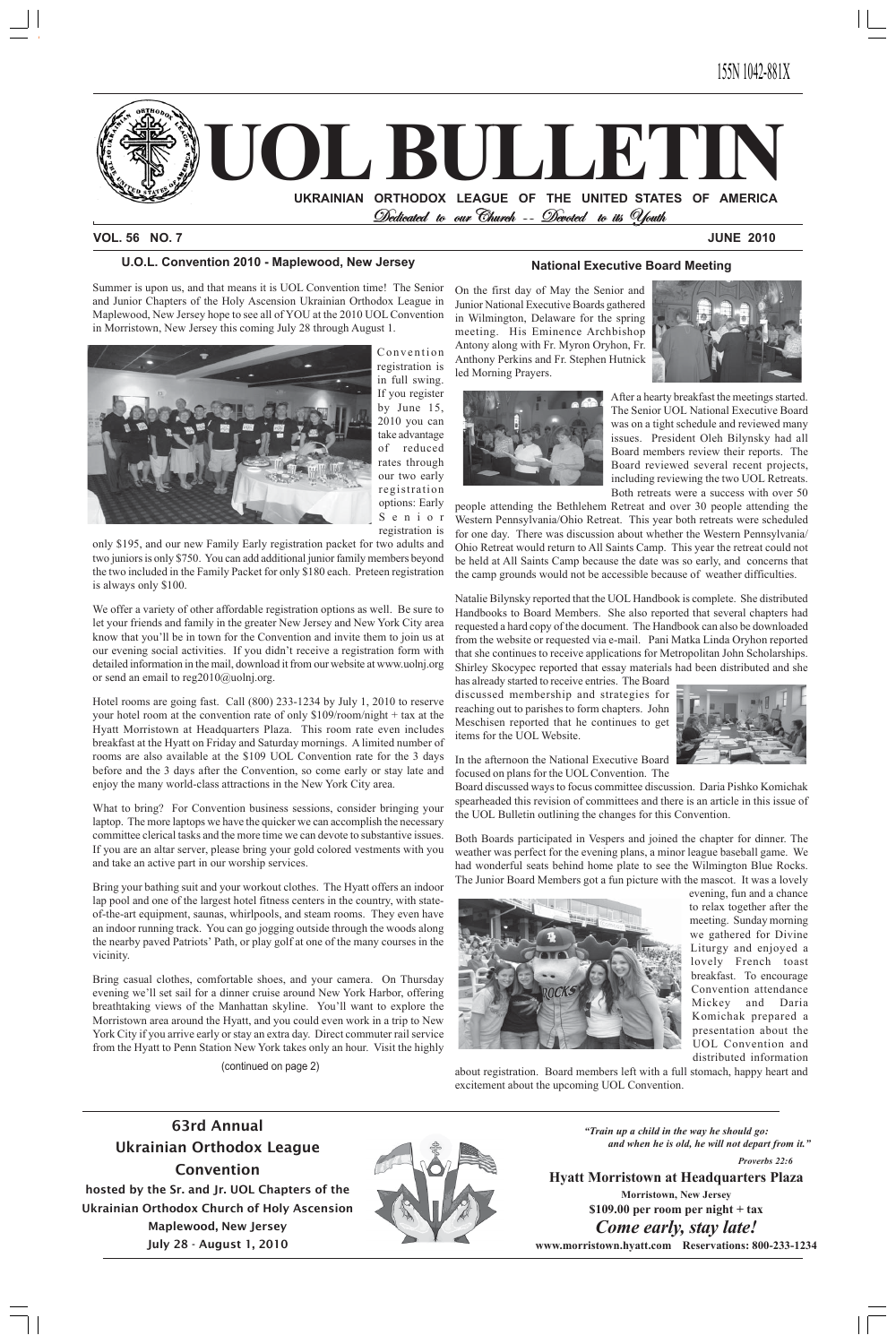| of America. Circulated to all UOL Members.                                                                                    |                                    | <b>UOL BULLETIN</b> - The official publication of the Ukrainian Orthodox League of the United States                                                                                                                                                                                                                                                                                                                                                                                            | Non-members subscription rate \$30.00<br>Canada \$40.00        |  |  |
|-------------------------------------------------------------------------------------------------------------------------------|------------------------------------|-------------------------------------------------------------------------------------------------------------------------------------------------------------------------------------------------------------------------------------------------------------------------------------------------------------------------------------------------------------------------------------------------------------------------------------------------------------------------------------------------|----------------------------------------------------------------|--|--|
| Oleh Bilvnskv<br><b>UOL President</b><br>703 Pine Ridge Rd 14 McKelvey Ave.<br>Wallingford, PA 19086 Pittsburgh, PA 15218     | Taylor Gladys<br>Jr. UOL President | Natalie Bilynsky<br><b>UOL Bulletin Editor</b><br>703 Pine Ridge Road<br>Wallingford, PA 19086<br>nsufler@aol.com                                                                                                                                                                                                                                                                                                                                                                               | Father John Harvey<br><b>UOL Bulletin</b><br>Spiritual Advisor |  |  |
| UOL Bulletin - Published seven times annually - September, October, November, January/February,<br>March, April/May and June. |                                    |                                                                                                                                                                                                                                                                                                                                                                                                                                                                                                 |                                                                |  |  |
| returned.                                                                                                                     |                                    | The absolute deadline for each monthly issue is the 1st of the prior month. Photos will not be<br>Note to Contributers: All articles submitted to the UOL Bulletin must be in 12 point Times New<br>Roman (font), or typed and single spaced in 12 point type. Articles may be submitted via e-mail<br>attachments. Pictures should be submitted in JPEG format. (Submit to: nsufler@aol.com)<br>The editor reserves the right to condense any material submitted. Material cannot be returned. |                                                                |  |  |
|                                                                                                                               |                                    |                                                                                                                                                                                                                                                                                                                                                                                                                                                                                                 |                                                                |  |  |
|                                                                                                                               |                                    | Vocations and Clergy                                                                                                                                                                                                                                                                                                                                                                                                                                                                            |                                                                |  |  |

Support Corner Few Are Called… Are You Next? Submitted by Pani Matka Linda Oryhon



Few Are Called…Are You Next?

 Many of us have had the wonderful experience of listening to our Hierarchs and clergy share their recollections of pursuing their vocations. Their paths were varied by background, geography, language, life experiences and age, etc. These differences enrich their priesthoods as well as our own lives. More importantly, they offer the Church and we, her people, a wide variety of talents and strengths. We, the laity, bring to the Church our own talents. Some of us are singers, teachers, readers, linguists, sewers, bakers and cooks. Others are skilled in finance, administration, technology, carpentry, plumbing, gardening, etc. All of us may have one or more of theses talents and strengths, but very few have them all. And neither should we expect our clergy to be gifted in all areas of their priesthood.

 It is in this parish environment that we give freely of our talents. Oftentimes our parishes are the places where we can be challenged to learn that we have undiscovered talents. We all want to feel an acceptance in our Parish communities for who we are and what we can contribute. And so does the priest. Take the time and opportunity to get to know him from a different perspective. Not by how he doesn't measure up to our expectations but to understand and accept what he does and how he shares his talents.

 Our priests are expected to serve the Church and her people in so many ways. Celebrating our rich liturgical heritage, sharing and comforting in grief, providing guidance and advice, preaching sermons that energize us in our daily lives and educating all in the parish are just a few of the responsibilities of a parish priest. The calling to be a priest can seem to be a very daunting challenge.

 The Ukrainian Orthodox League designates one day a year, the first Sunday after the Ascension as Clergy Appreciation Day. On this day we are urged to honor the clergy's dedication and service to our Church. There are usually special events planned and everyone can share in this celebration. A kind word or acknowledgement is always appreciated any day of the year.

Glory to Jesus Christ! Slava Isusu Christu!



Having just completed our spring Executive Board meeting, I would like to thank the

Sts. Peter & Paul UOL Chapter in Wilmington for hosting the meeting on May 1. The Wilmington chapter members were very hospitable, and went out of their way to ensure that all of our needs were taken care of. Thank you for being a shining example of Christian love and generosity.

As our fiscal year draws to a close, I hope you are all concluding another successful year of UOL activities and are anxious to share the details of your accomplishments at the 63rd Annual Convention, which will be held in Maplewood, NJ on July 28 – Aug. 1. The Holy Ascension Chapter in Maplewood has worked tirelessly to make this year's convention as enjoyable and successful as possible, and I know your attendance at this year's convention will be both enjoyable and memorable.

As we draw nearer to the convention, please make sure that your chapter has fulfilled all of its obligations. Chapter annual reports, membership rosters, membership and chapter dues, and chapter project donations should all have already been submitted. These items are important and must be submitted in order to remain in good standing and to seat delegates at the 63rd Annual Ukrainian Orthodox League Convention. In addition, chapter election reports (and delegate forms for the convention) are due by June 15. Please contact any National Executive Board member if you have any questions.

With the convention almost upon us, make sure to send in your registration and book your hotel room. The deadline for receiving a discount rate on the convention registration fee is June 15, and the deadline for receiving the discounted convention rate at the hotel is July 1 (registration and hotel information is located in this Bulletin). With all of the hard work that the Holy Ascension Chapter in Maplewood has put forth to ensure that convention guests have a memorable experience, you will not want to miss any of the scheduled events.

I would like to take this opportunity to thank all of the members of this year's Executive Board for their hard work and dedication over the course of the year. As I am sure you will agree, their efforts on behalf of and dedication to the UOL is most appreciated, and vital to the continued growth of both the UOL and our Ukrainian Orthodox Church.

Lastly, it has been a great honor and privilege to serve as president of the Sr. UOL these past three years. Thank you for entrusting me with this position, and I hope I have not failed to meet your expectations. I look forward to seeing all of you at the convention in Maplewood.

Yours in Christ, Oleh V. Bilynsky

#### Young Adult Days 2010 Preview

Each year, the UOL Youth and Young Adult Committee sponsors two days of fun prior to the annual convention. This year's events will include a trip to fabulous New York City on Tuesday and a local activity on Wednesday. Participants are responsible for a nominal fee and hotel accommodations. We are happy to arrange roommates at the convention hotel if you're interested. Activities are dependent on registration, so let us know if you're interested and look for more information to come in email updates. The deadline for registration is Saturday July 17 (no exceptions). If you're interested in receiving information about these events please email Kira Senedak: ksenedak@gmail.com

# \*\*\*\*\*\*\*\*\*\*\*\*\*\*\*\*\*\*

-----------------------------------------------------------------

It's that time of year! The UOL Youth and Young Adult Committee is "cleaning up" their email contact list. Whether you have changed your email address, prefer to use a different one, or would like to begin receiving updates about Young Adult events, please let us know how we can best contact you. Young Adult activities are open to anyone graduating high school, up to 40 years old, but we encourage everyone to be informed and encourage the Young Adults in your life to participate.

If you are interested in receiving information about UOL Young Adult events, please email Kira Senedak at ksenedak@gmail.com.

#### (Convention 2010 - Continued from page 1)

acclaimed Mazepa exhibit at the Ukrainian Museum, have a bite to eat at Veselka, and take in a Broadway show.

Bring your Ukrainian shirt or blouse. Following Friday evening's dinner, the Cheres Performing Ensemble of New York will play Ukrainian folk music at our "Night in the Carpathians" *Vechornytsi*. There will even be an opportunity for us all to learn some Ukrainian folk dances!



(continued on page 6)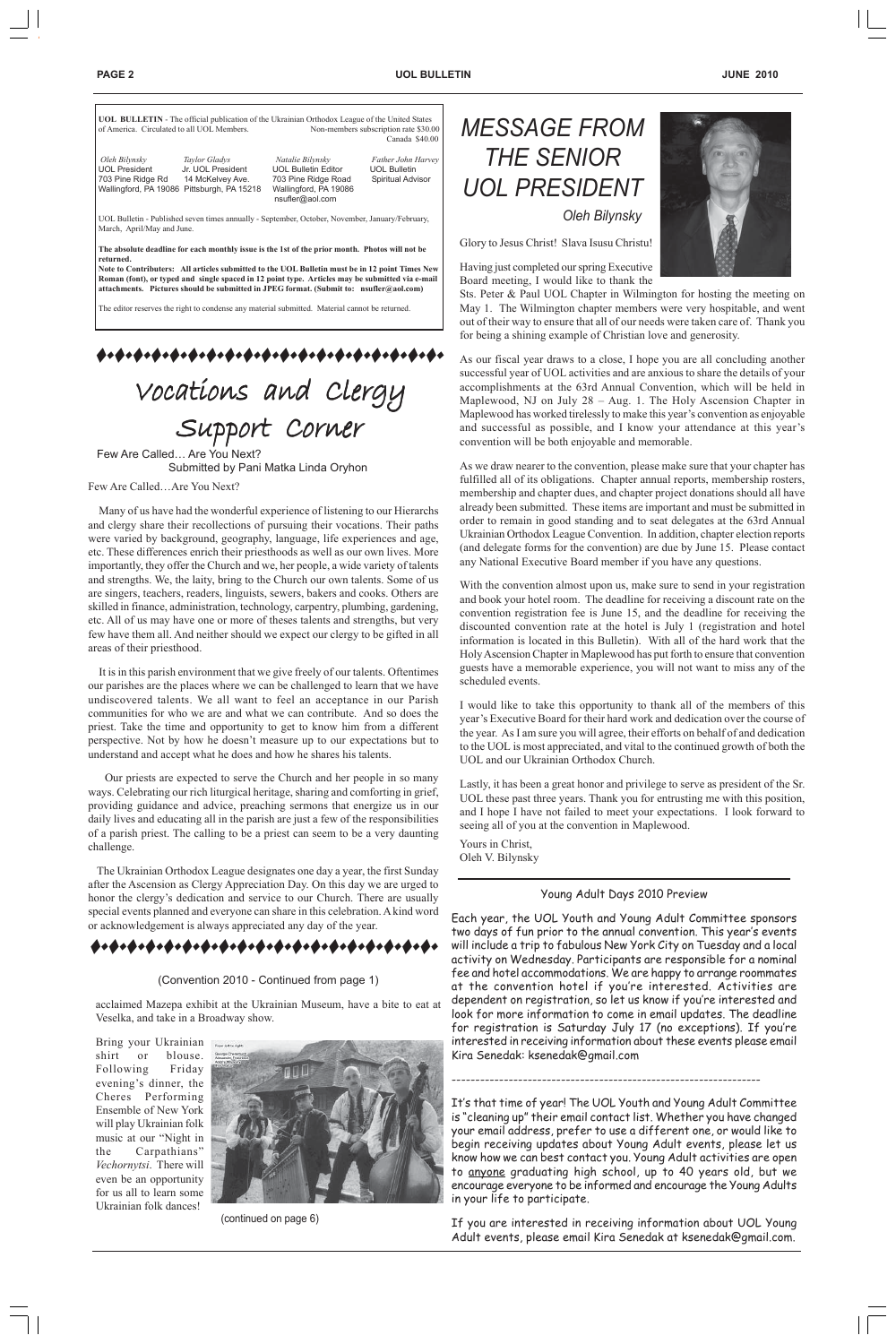# *NEWS FROM THE JUNIOR UOL PRESIDENT Taylor Gladys* Glory to Jesus Christ!

Summer is finally here and the Annual Convention is fast-approaching. I am beyond excited for the sessions and events that are scheduled to take place in Maplewood in a few months. I can't wait to see everyone again, and hopefully meet some new members as well!

Before the convention arrives, Junior chapters must fulfill their annual obligations! If you have not already turned in your Annual Progress Report Forms and Chapter Progress Donation, please do so as soon as possible. It's extremely important that we are able to monitor and record everyone's progress over the last year.

Along with the convention comes the Jr. UOL Raffle. Vice President, Greg Markiw, has sent raffle tickets out to all chapters and many members at large. If you sell all of your tickets, please do not hesitate to call and ask for more! This is the largest fundraiser hosted by the Jr. UOL and we hope to continue its success this year.

In addition, information was mailed about the Cultural Contest hosted by the Juniors that will take place in Maplewood during the Convention. I encourage all Junior and Senior members to enter! The prizes for the Cultural Contest this year include \$50 to the Junior winner and a \$50 gift card to St. Andrew's Bookstore to the Senior winner. The Cultural Contest is the perfect way for everyone to showcase their talents and embrace our Ukrainian culture!

I'd like to thank all of the members of the Ukrainian Orthodox League, both Junior and Senior, for their hard work and continued dedication throughout this year. This has been a great year for the Jr. UOL as we have achieved many new goals that will help us to set the bar higher for next year. I pray that everyone has a wonderful and safe summer, and I look forward to seeing you in Maplewood! Yours in Christ,

Taylor Gladys

 The Top 10 Ways to be More Educational in your Chapter! Submitted by Gregory Markiw



10. Start a "Book Club" with your members. Ask your parish priest or Sunday School instructor for a book recommendation. They could also help moderate the group discussions.

9. Create and present a "History of the UOL" display.

8. Consider attending a UOL sponsored conference/workshop like the Annual Lenten Retreats.

 7. Get "hooked-up" to Fr. Perkins' podcasts. Just log onto iTunes®, click onto "Podcasts", browse the Podcast list by typing in "Orthoanalytika" in the search box. You'll be taken to Fr. Perkins' page where you can select an episode to listen to or download.

6. Attend this year's convention and learn about the UOL.

5. Organize a "Q and A" session with your pastor and/or deacon.

4. Find out what the Sobor is all about and consider attending as a delegate.

3. Log onto the following websites, they are full of information! www.uocofusa.org, www.myocn.net; www.ancientfaith.com

2. Check out these groups on Facebook: Name:Ukrainian Orthodox League Name:Junior Ukrainian Orthodox League Name:Ukrainian Orthodox League of the USA (UOL)

1. Participate in the annual UOL Essay Contest.

#### Convention Challenge 2010 - Submitted by Daria and Mickey Komichak

Imagine it is the year 2020, and you are writing your first UOL Bulletin column as the new UOL President. You decide to write about the overall health of the League now at the beginning of your tenure. Then you plan to describe what the future looks like to you beyond 2020. What would you hope you could say? What do you fear you might have to say? Whether you



find the UOL in good condition with a bright future or not will depend heavily on what t h e League did or

did not do in the decade leading up to 2020.

Return now to present-day 2010. It's up to us to ensure that the future is bright for our successors in 2020. How? One way to approach the problem might be described as "plan, do, check, and act." Through our plans we can articulate our objectives. Then we do the work, periodically checking to determine if we are still on track. If we get off track, then we can act to adjust and improve. Assuming this process will produce the desired results, then the sooner we get started the better.

As a result of a majority vote at their May meeting, the National Executive Board (NEB) of the Ukrainian Orthodox League will present a bold challenge to the delegates of this year's 63rd Annual UOL Convention being held at the Hyatt Hotel in Morristown, New Jersey July 28-August 1. This year's Convention delegates will be asked to deliberate on the long term future of the UOL and not just on its projects for the upcoming year.

The NEB decided to change the format of this year's Convention and reorganize its proceedings in a way that facilitates systematic deliberation. The familiar Senior committees (i.e., Vocations & Clergy Support, Education, Christian Caregiving & Missions, Youth, Membership and Chapter Development, Ways and Means, Resolutions, Nominations) may be very good for managing ongoing, established projects; however, the NEB came to the conclusion that these traditional committees may not be formats conducive to generating new or grand ideas that cross committee boundaries. The Nominations and Resolutions committees will still meet at this year's Convention. However, this year the other familiar committees will be replaced by planning committees of approximately ten persons per group. The idea is for these new committees to adopt a kind of backward planning approach by considering the following "key questions": Where do we want the UOL to be by 2020? Where do we need to be by 2015 to get there? What do we need to do next year and the following year to get there?

The members of the NEB will be the facilitators of these planning committees. To encourage creativity and innovation, committees will be able to operate internally as they deem best. However, some general guidelines might help set a foundation for productive deliberation. Planning committees should think about the League issues as a whole, not just about, say, Education or Vocations or Chapter Development issues separately. Think about the League's history and past significant achievements. We don't want to rest on past success; but instead we do want to measure our current ambition against what those who came before us achieved. Develop a list of current League strengths and weaknesses. Where are we succeeding? What are our biggest problems? Always keep the UOL motto in mind: "Dedicated to our Church; Devoted to its Youth." Whatever these planning committees and ultimately this Convention produce must support the UOL values.



A suggested way to proceed is to address the "key questions" by answering: (A) What should be done? This describes our "Ends." But always remember to ask how any particular "End" supports the UOL mission. (B) How is it to be done? These are the "Ways" that we can use to achieve the "Ends." (C) What resources or "Means" are required to achieve the Ends in these Ways? This helps to determine whether what is being proposed is, in fact, practical or not.

The objective of these deliberations is to get an idea of what path the League should follow based on the collective wisdom of the delegates. The ideas generated will guide the NEB's actions in the upcoming year and beyond. This will also enable the UOL delegates to this year's Sobor in October to seek the support, cooperation and blessing of the greater Ukrainian Orthodox Church for this long-term vision. Of course, a complete and detailed strategy (continued on page 6 )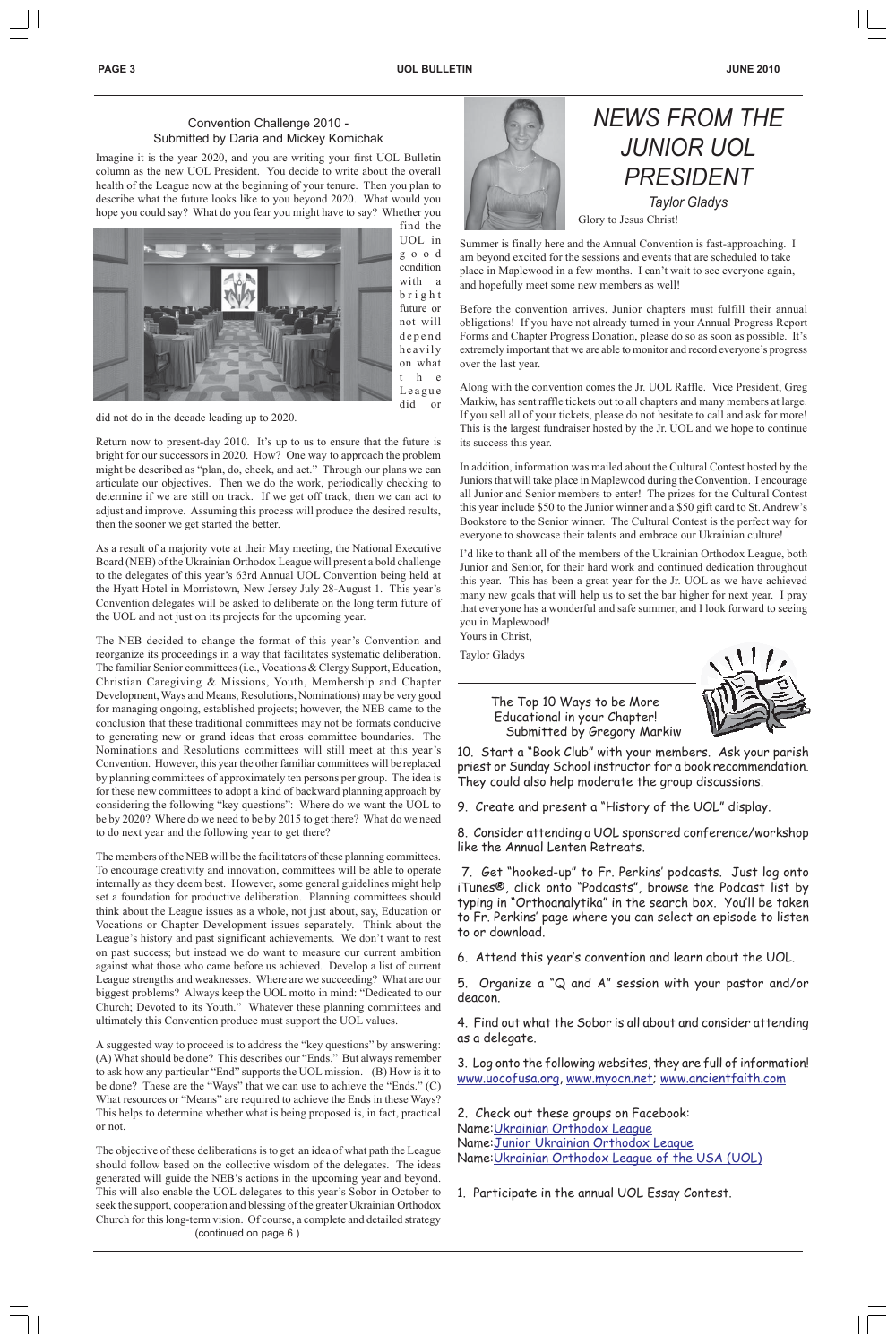The phrase "Spring has sprung" holds new meaning this year. The kids of the St. Mary the Protectress (Southfield, MI) Jr. UOL chapter sprung into action this Spring! The chapter members are always on the lookout for new ways to serve their parish family. It seems they had just taken down the church Christmas tree and delivered bottles of Holy Water to the elderly, when it was time to prepare for Great Lent. The members cooked and served over 200 crepes on Cheesefare Sunday in anticipation of the weeks of fasting to follow.

During Lent the children were often present for the Lenten Services. This year our parish held our first Icon Procession for the Sunday of Orthodoxy. The parishioners were very moved to see the children standing proudly with their icons as Otetz Pavlo Bodnarchuk prayed fervently for God's intercession and mercy upon us all during Lent and always.



Every month the Jr. UOL holds a religious class on the first Sunday of each month, in addition to the monthly meeting. In March the children each explained what Lent meant to them and realizing they were still too young to fast strictly, each child wrote down what they would "give up" for Lent. These sheets were hung in the church hall for all to see, so that everyone would not



only encourage the kids, but, would be inspired by their words and sacrifices.

In addition to making pysanky, this year's Great Lent saw the children volunteering in a number of ways. To ease the burden of holiday preparations, the Jr. UOL chapter once again opened their famous "Pascha Kramnitchka" where they sold a variety of Paschal

items – crosses, icons, incense, egg dyes, greeting cards, pysanky supplies, baskets, etc. Additionally, they saved the parishioners time and hassle by working with our local Ukrainian Sausage shop in Detroit. With the approval

of the shop owners, the children take orders for kovbasa, ham, bacon, and other food items for the Paschal feast. These orders are then phoned in to the shop owner, picked up by the children and distributed to the parishioners. We all know how busy everyone is the last few days before



Pascha, and the parishioners are always grateful to have this service provided to them for a mere \$5 per order.

The children also wrote letters and drew pictures for the Orthodox Prison Ministry (OPM). These were sent to the OPM in addition to a \$50 donation. Another \$50 was donated to IOCC (International Orthodox Christian Charity) to aid the victims of the Haiti earthquake.

The highlight of the Lenten season was the visit of His Grace, Bishop Daniel, on Palm Sunday. Our youngest member, Liza Powers, who was also having

her first Holy Confession that day, led the way to the church door sprinkling rose petals all the way. Other members including Talia Serdiuk, Lesia Powers, Milya and Tania Smyk, Liza Jones, Christinka Bodnarchuk and Oleksandra Dehnerova greeted His Grace with flowers and pussy willows at the door. All the boys of the chapter are Altar Servers and they were honored to serve that day including Andy and Mikey Powers,

Danilko Higgins, Yarema Petrusha, and Andrew Rouditchenko. After the Divine Liturgy all the members came forward to assist in distributing bunches of pussy willows to the congregation in preparation for blessing. It was a Palm Sunday to remember, with His Grace blessing everyone along with the willow branches! Eis Polla Eti Despota!



The chapter members were active all through Holy Week. The girls once again dressed in white, led the somber procession

around the church on Holy and Great Friday, as the boys helped carry the Holy Plashchanitsia (shroud). The boys proceeded in to the Altar after



venerating the shroud, while the girls, holding candles took their places to either side, guarding the Body of Christ, as the congregation quietly and reverently came up to pay their respects.

On Holy Saturday, the children prepared 15 baskets to be blessed that morning, filling them with candies, paska, kovbasa, cheese and eggs. After Divine Liturgy

they delivered these baskets to the elderly, ill and shut-ins, so they could greet

Pascha with a basket of blessed goodies.

All the chapter members were in attendance a few hours later as Otetz Pavlo announced to the world that Christ had Risen! Even though they had worked all day, the kids had smiles on their faces as they yelled back loudly "Indeed He is Risen!"

The week following Pascha the children busied themselves in local cemeteries, cleaning graves of parish members, those who have no local family, as well as the graves of complete strangers. Each grave was meticulously cleaned, flowers were planted and red eggs left, so that those who have "passed on" could also celebrate Pascha. On St. Thomas Sunday







the children were present at the cemeteries again, singing Christ is Risen! It was a site to behold – the Church Triumphant celebrating along with the Church Militant!

The Sunday of the Myrrh-bearing women found the members at work once again. This time in addition to preparing borscht and kanapki, they were busy passing out roses to all the women in the parish after Divine Liturgy.

With Spring winding down, the chapter members are preparing for the Summer. Besides attending the official church camps, the children will be hosting coffee hours, attending the parish Vacation Bible School, planting flowers, and most importantly attending the Jr. UOL Convention. May the Good Lord bless them and guide them, and may they grow and flourish in our parish, becoming fruitful vines in the Lord's vineyard.

### **Jr. UOL Chapter of St. Mary the Protectress Ukrainian Orthodox Cathedral Springs into Action! Submitted by Elizabeth Symonenko**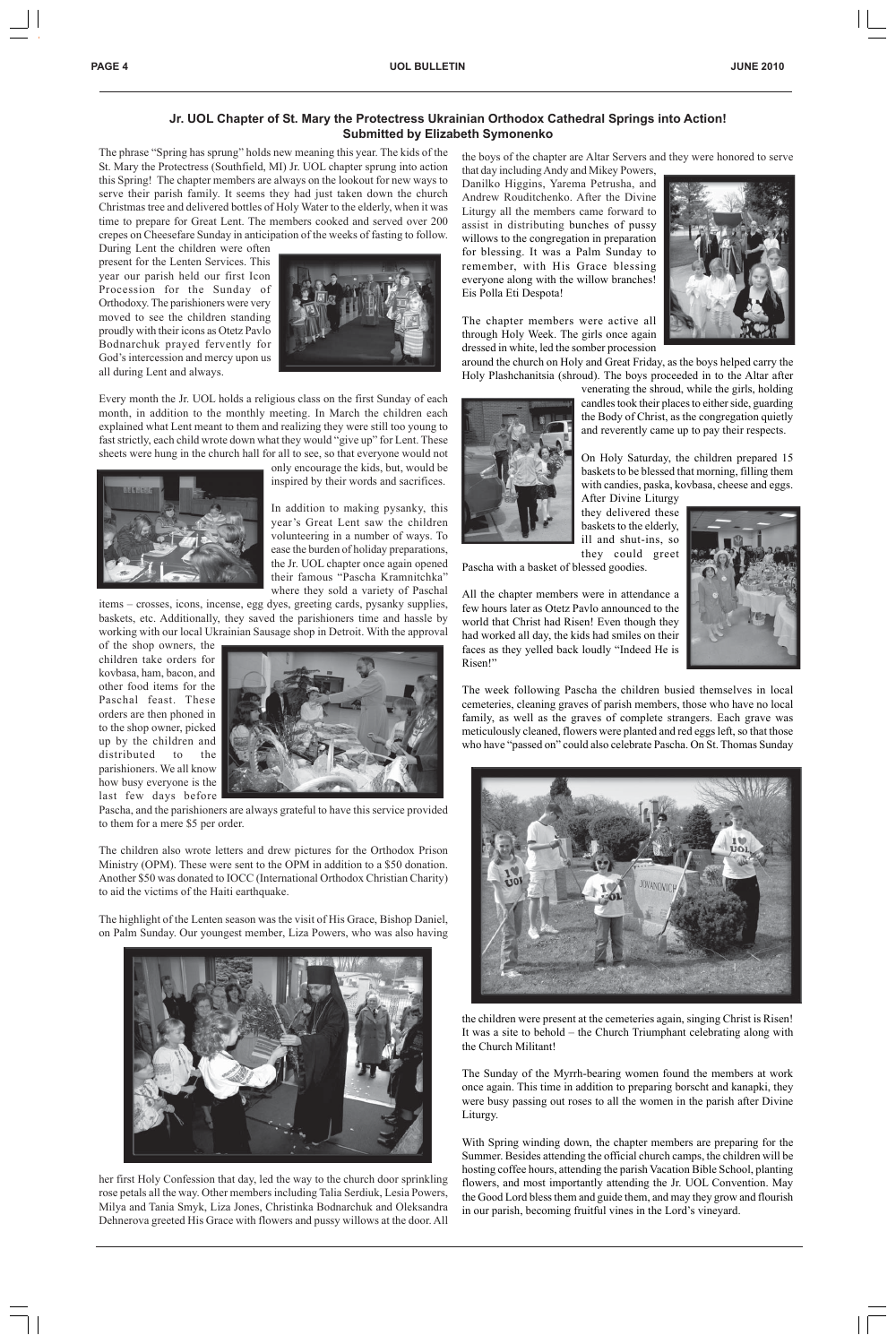**PAGE 5** UOL BULLETIN JUNE 2010

#### **St. Thomas Pilgrimage 2010**

On April 10<sup>th</sup> and 11<sup>th</sup> UOL members joined Ukrainian Orthodox faithful for



the St. Thomas Pilgrimage in South Bound Brook, New Jersey. For the last five years UOL Members volunteered helping with parking duties for both days. The responsibilities included selling commemorative ribbons and collecting parking fees. The proceeds made from the sale of commemorative ribbons were

donated to the Lynn Sawchuk Sharon Kuzbyt



Scholarship Fund. This year over twenty seven hundred dollars was raised from the sale of ribbons. Parking fees are allocated



for the Consistory and for the expenses of the weekend, including bus transportation and set-up for the thousands of people who come to South Bound Brook to have Panakhydas to honor loved ones of blessed memory.

As part of the Pilgrimage the Cultural Center was a place to see old friends and to see a variety of cultural and religious

items that were for sale. There were multiple vendors in the Cultural Center and they had cultural items made in Ukraine, religious items like icons, books, as well as jewelry, music and pysanky.

The lobby of the cultural center was setup for the organizations of the church and included

two UOL tables. The first was a table with poster boards with pictures from



the last two UOL Conventions and one that described the UOL. There were copies of UOL Bulletins. There was also a display from the UOL Convention and registration forms.

Speaking of the Convention the Maplewood UOL Chapter assisted with the parking as well as did significant fundraising for

the UOL Convention by manning the kitchen in the parish hall. They had a delicious menu of traditional Ukrainian food.

The weekend was sunny and a little bit breezy and UOL members provided a great service by volunteering with the parking. This year many chapters were represented in the parking duties including: Maplewood, Northampton, Coatesville, Allentown, Parma, Johnson City, Wilmington, Philadelphia and Clifton.



#### **Junior National Executive Board Meeting Submitted by Taylor Gladys**

April 30 commenced the festivities involving the Junior National Executive Board's Spring meeting. This time, the Board traveled to Wilmington, Delaware, where they were greeted by parish members who were both extremely welcoming and friendly. The next morning, Saturday, May 1, 2010, the Junior Board gathered at Sts. Peter and Paul Church for a morning service. After Church and a delicious breakfast, the Juniors and Seniors attended their respective meetings. The Junior Board worked hard to have a successful and accomplishing meeting. Board members reported on projects that have recently concluded, like the Great Lent Giveaway for this year. While donations will

continually be accepted for Orthodox Christian Prison Ministries, this fund raising project is complete. The entire Board later reviewed a slide show created by Corresponding Secretary, Lesia Mahlay. After revisions are made, this slide show to promote membership will be ready to send out to all parishes! Greg Markiw reported that the mailing about the Cultural Contest was sent out and we look



forward to many entries this summer! We encourage all members to enter this contest that emphasizes our heritage. The Junior Webmaster Liaison, Katie Zimmerman, said that the Junior website is still successfully running and we hope everyone will check it out. After that, Greg Markiw and Lesia Mahlay both reported that their work on the Education and Christian Caregiving and Missions Committees have completed their projects at this time.

Later in the meeting, the Juniors discussed the new sweatshirts we plan to sell this summer. After reviewing our entries from the design contest, the winning design was chosen and Vice President, Greg Markiw will be finalizing the details of this project. We hope to have them ready for everyone by the time of the convention! Lastly, the Juniors discussed the sessions at the Annual Convention in Maplewood this year. Every member chose a committee, and will begin to pull together information that will help the committees with ideas when they meet this summer.

After the meetings finished, the members of the Junior Board enjoyed a fantastic evening attending a minor league baseball game with host parishioners. We had tons of fun walking around the park, spending time with our hosts, and cheering on the Wilmington Blue Rocks. It was an event I am sure none of the



Board members will ever forget.

On May 2, 2010, the Junior Board attended Divine Liturgy at Sts. Peter and Paul, and shared one final meal with our generous hosts in Wilmington. The Wilmington parish was exceptionally hospitable and we had an amazing weekend. Thank you to Fr. Hutnick and all of the members

at Sts. Peter and Paul parish for your thoughtful and kind-hearted hospitality throughout the entire weekend. Your parish is truly one of a kind and we hope to return soon!

### **JUNIOR UOL REUNION LET THE PLANS BEGIN!**

It is hard to believe that the Junior UOL is turning 50 in 2011. The Philadelphia Senior and Junior UOL Chapters are planning a Reunion

Event to commemorate this historic moment in UOL history. We need your help to reach out to all former UOL members. Our plan is to get as many former Junior UOL members as possible to the Convention in 2011. To



prepare for our Reunion we

are collecting Junior UOL pictures from the last 50 years. If you have any Junior UOL Pictures we are asking you to

scan and e-mail them to \_nsufler@aol.com (or place them on a cd). If you can not e-mail the pictures, please bring them to the Maplewood Convention or mail them to - Natalie Bilynsky 703 Pine Ridge Road Wallingford, PA 19086. All pictures



mailed will be returned. We plan to have a slide show of pictures and would like to have all 50 years represented in pictures.

#### **Holy Ghost Senior UOL—Remaining Doers of the Word Submitted by Carol Bentley**

The Holy Ghost Chapter of the Senior UOL started its 2009-10 year with seven members attending the 62<sup>nd</sup> National UOL Convention in Youngstown, Ohio. At that convention we extended an open invitation for any and all members to visit Coatesville in October to help us celebrate our church's Centennial. Our UOL members worked hard to make our Centennial memorable and derived much personal and spiritual satisfaction. A valuable "by-product" of the preparation for our celebration was that memorabilia from 50+ years of UOL events is now collected for our own archives. Future members will be able to peruse this memorabilia and see what we did and how we grew.

After an active year during which Sr. members worked for the church at its Holiday Bazaar and annual Sausage, Pepper and Onion and Chili sale in February, the chapter has taken on two new challenges. One is a Pampered Chef fundraiser to benefit the UOL, with an emphasis on having participants purchase much needed items for the church's kitchen, and is planned for June.

Referencing Christ's Parable of the Talents, Holy Ghost's Sr. UOL is conducting a second fundraiser which will benefit All Saint's Camp. Our UOL Chapter will provide \$500 worth of "seed" money—in \$10 increments for members to invest their \$10 into a personal project and then sell, raffle or auction that item or items to raise a greater amount. Using the Parable of the Talents as our inspiration we will see just how much money we will be able to give to All Saints Camp at our National Convention! Wish us luck!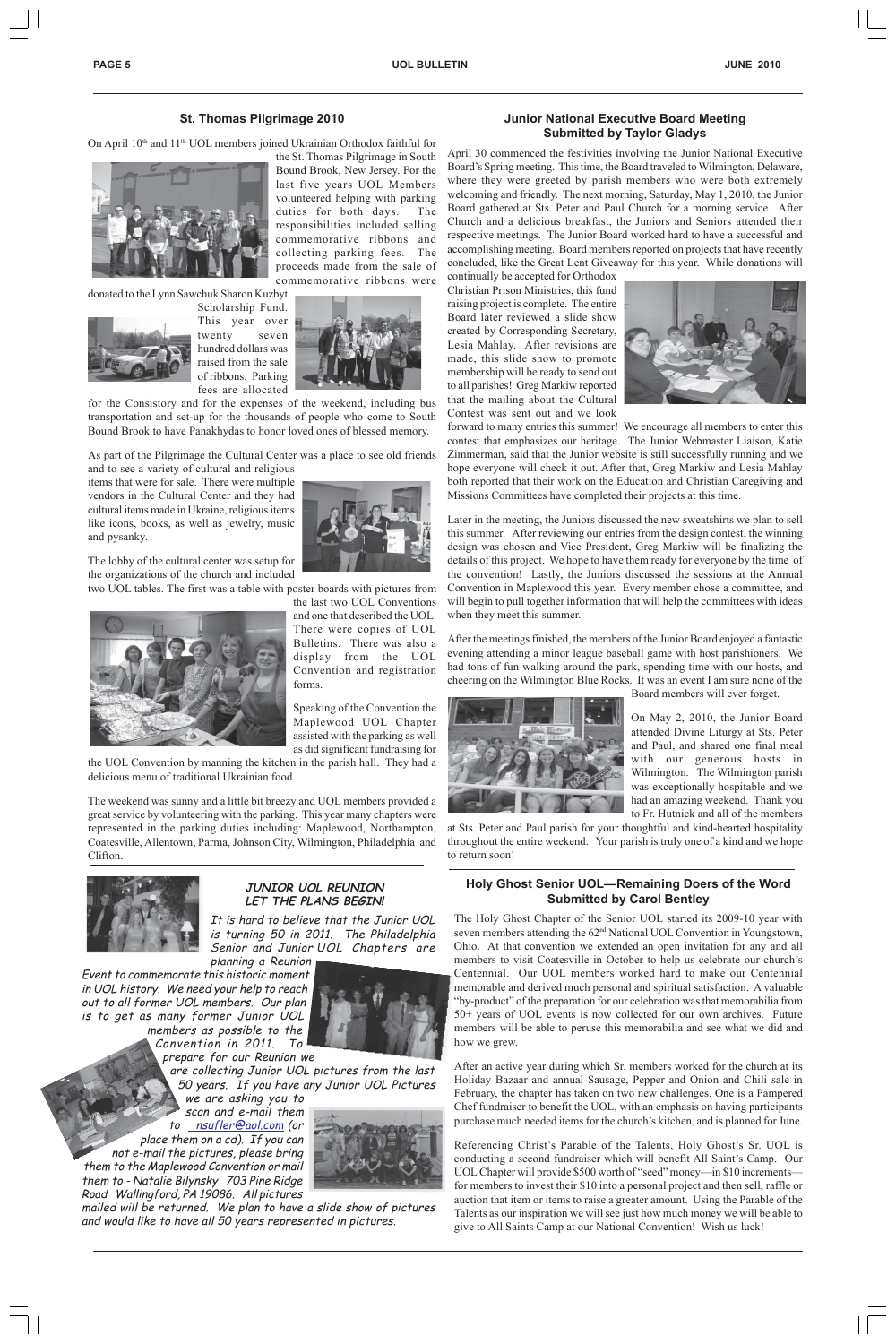#### Smachnoho! Ukrainian Cultural Corner

Ukrainian traditions are closely tied to our Orthodox faith. In Ukraine many customs grew from patterns of observing religious feast days or religious fasts. One specific way that Holy Days and Fasts were commemorated was through

food. To explore these traditions each issue of the UOL Bulletin a specific food item traditionally prepared for that time of the year will be described. A recipe for the food will also be included.



Pentecost, also known as Zeleny Sviato (Green Holiday) typically occurs in early summer. Fifty days following Pascha, Pentecost is a major feast day of the church.

After Divine Liturgy faithful gather and enjoy a menu of borsch, varenyky, meat pies, holubtsy and pancakes with multiple stuffings. Another tradition was to share kalachky with each other. Kalachky are small round shaped buns.

Ingredients

4 cups of flour 1 cube/packet of yeast 1 cup of milk  $\frac{1}{2}$  a cup sugar  $\frac{1}{2}$  lb of butter  $\frac{1}{2}$  cup of oil 2 eggs 2 egg yolks 1/2 teaspoon of salt poppy seeds

Sift flour into a deep bowl. Mix yeast with a tablespoon of sugar, a tablespoon of lukewarm milk and a tablespoon of flour. Leave yeast to rise in a warm place.

Whisk egg yolks with the remaining sugar until the egg yolks have a whitish color. Melt the butter. When the yeast doubles in size add the mixture to the flour. Add lukewarm milk to the yolks. Add two eggs and the salt. Add the butter and oil. Stir. Place dough in a warm place to rise. When dough doubles in size knead the dough on a wooden board sprinkled with flour. Divide the dough into round balls. Place balls onto greased baking tray and leave to rise one more time. Brush with whisked eggs and sprinkle with poppy seeds. Bake in 400 degree oven for 20 minutes or until Kalychky are golden brown. To check if fully baked, insert a toothpick into the bun, if it comes out clean the kalychky are done.

(Information and recipes compiled from *Traditional Ukrainian Cuisine* by Lidia Artiukh, 2006, Baltia Druk)

### (Convention Challenge 2010 - continued from page 3)

will take considerable effort well beyond this Convention. However, at this year's Convention we can make a start. As you can see, this is a very important Convention for you to attend to make sure your voice is heard. This year's Convention will not be "business as usual" or a "turn-the-crank" exercise. If we are successful, this Convention will set the League's course for the next decade. The UOL needs your ideas, your skills, your talents, your expertise, and your prayers. If you've attended many conventions, we need your experience and wisdom. If this is your first or second convention, we need your fresh ideas and enthusiasm.

Imagine again that you are UOL President in 2020. Will you be able to look back with satisfaction on what the League achieved over the past decade? Will you be able to acknowledge the singular impact of the 2010 Convention in putting the League on a sound path? Will you be optimistic about the future because of what those who came before—especially those at the 63rd Annual Convention—achieved?

This year's Convention theme is "Train up a child in the way he should go: and when he is old, he will not depart from it." What will the UOL look like to the Juniors of 2020? They are our future. Let's build a foundation at this year's Convention that will be a blessing for the next generation to inherit. See you at this year's Convention!

#### **Summer Update from Sts. Peter & Paul Sr. UOL, Wilmington, DE Submitted by Jonathan Patronik**

After hosting the Jr. and Sr. National Executive Boards in May, we're

getting ready for two of our repeat fund raisers - a Flea

Market in June, and Chicken BBQ in August. Held on a Saturday, the flea market provides an opportunity for everyone to do a little spring cleaning and donate household items and clothing for sale. At the end of the day, we gather the unsold items and take them to local community sites or collection centers.



We wish the college mission trip to Ukraine much success and have helped with finances for two of the attendees.

A new project we've taken ownership of is the furnishing of a parish library in memory of Father Paul Hrynyshyn. Following our recent elevator and kitchen expansion, we have a new empty room that needs to be furnished with shelving, books, and computers. Our goal is to have the



library completed this year, so it will take a bit of dedicated planning and work.

Our last annual event for the fall will be our day-long UOL education retreat on Saturday October 16th where we usually host one or two guest speakers and hope to welcome visitors from outside the parish.

(Convention - continued from page 2) And bring your fancy Z*abava* clothes and dancing shoes for Saturday evening, because after the Annual



Awards Banquet you can dance to the music of one of the most popular Ukrainian bands around—Hrim.

> Bring your family. The UOL Convention is a perfect opportunity for your children to meet other families like yours and to forge lifelong friendships within the Church. Our theme this year is: "Train

up a child in the way he should go: and when he is old, he will not depart from it." The years slip by so fast. Now is the time to get or keep your children involved in the UOL and the Ukrainian Orthodox Church. *Bring your family.*

Remember pre-teens are included in our program too. Our planned visit to Fosterfields Living Historical Farm will give them a chance to experience life on a working 18th century farm. Your children are sure to enjoy the many activities we have planned especially for them!

We invite you to visit us online at uolnj.org for up-to-date information. Find us on Facebook at facebook.com/uolnj and follow us on Twitter at twitter.com/uolnj. Still have questions? Drop us a line at info2010@uolnj.org and we'll get you the information you need. Ads for the Convention Commemorative Yearbook were due May 15, 2010. However, we will continue to accept ads as late as possible before going to press. If you haven't gotten your ad in yet, send it in as soon as you can. If you don't have an ad contract, visit uolnj.org on the web or send an email to adbook2010@uolnj.org. We are looking forward to seeing you and your family at this year's convention…and please be sure to encourage your friends to attend as well!

#### **News from St. John the Baptist Senior UOL Submitted by Pam Scannell**

Our St. Andrew's soup kitchen collection this past January again shows the commitment of our parishioners to support those less fortunate in Ukraine. We collected \$429.00 this year and want to thank our parish for their untiring support.

Our chapter sponsored Fr. Theodore Petrides from Stroudsburg, PA who spoke about "One Holy, Catholic and Apostolic Church." We invited other Orthodox Christians from our neighboring seven Orthodox churches to join us for the discussion and coffee hour afterwards. Fr. Petrides was very well received and gave much insight to what these words mean and what significance they have in our spiritual life.

During this past Lenten period we sponsored a meal after Presanctified Liturgy, which was a huge success. The number of people praying together doubled for this Friday and sharing a meal together was very enjoyable after a long day. Let's all try to sponsor a Lenten meal after Liturgy and see if attendance increases. It's a great way to spend time as a family.

Another family sharing activity was to have a potluck meal and discussion group on the topic of confession. We decided to get together to share our food and discuss for an hour, which is time well spent as a parish/UOL family. The hour time slot allowed no one to feel pressured for his or her time, and if you wanted to talk longer that was fine also. We will be scheduling another potluck meal in the near future. We have decided to use the next UOL Bulletin article written by Fr. John Harvey as a catalyst for discussion.

We had 2 fundraising meals, one a breakfast and the other a spaghetti dinner. Again it is wonderful to be able to share our meals together and this time our parish supported our fundraising efforts.

Our chapter would like to thank Beth and Phil Harendza for their service on our board during the past 6 years in many capacities. They remain involved with our chapter and the Jr. UOL as advisers. They have been a tremendous source of encouragement. Our new officers for the 2010-2011 year are: Pam Scannell – President, Mary Harder – Vice President, Colleen Scannell – Secretary, and Bill Scannell – Treasurer. Good luck to our new officers.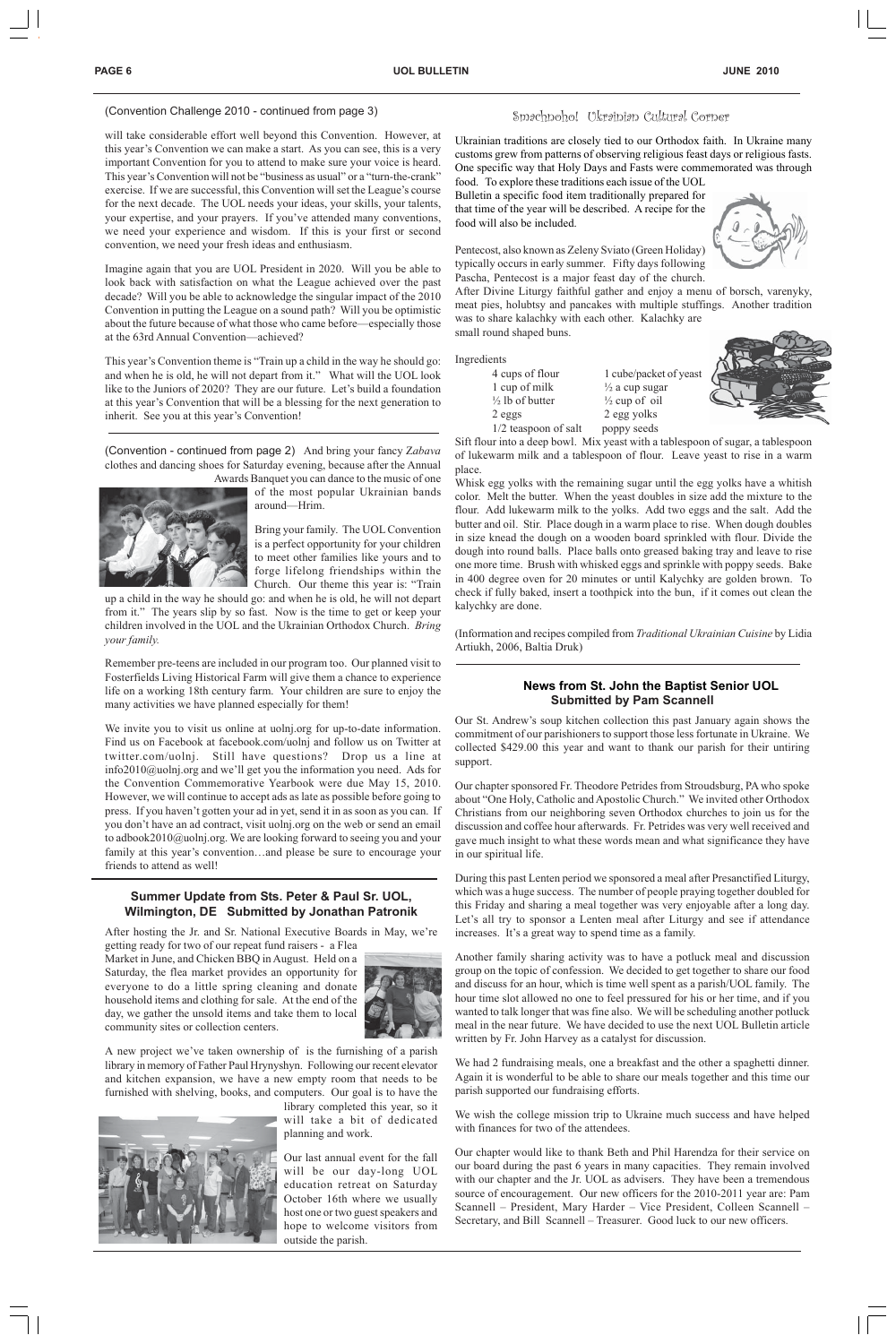# ============== **ASK FR. HARVEY**

#### **Questions answered by Fr. John W. Harvey**

**These questions received regarding Confessions are grouped so that an all-inclusive answer may be given. a. Is it true that you can only confess the same sin once? b. Are there sins that are not forgiven in confession? c. Can you be excommunicated for something mentioned in confession? d. What is a mortal sin? Are there categories of sin in the Orthodox Church?**

In confession the Lord Jesus asks us to tell our sins to one another, so the actual revealing of a sin verbally is a necessary component of this sacramental mystery. Asking absolution for a mere revelation of being sinful without enumeration is NOT in the spirit of what a confession is supposed to be. Having said that, we may tell in confession an instance of sin which we are really bothered about. The gravity, say of guilt, may be such that some people over the years tend to mention the selfsame instance over and over again, to be sure that it is really forgiven. Now this is wrong, for whatever we reveal in confession is forgiven, forgotten and will not rise up ever again at the judgement as an accusation against us. That is the beauty of a confession in which we tell all and hold nothing back, for then we are assured that all that has been mentioned has been completely obliterated, never to haunt us again.

Now let us proceed to whether there are such sins that cannot be forgiven in confession. The priest has the power to forgive sins, but also has the duty to retain them under certain circumstances. It is not that there are sins which cannot be forgiven, but the priest may perceive that the penitent is either not sorry for some sin mentioned or reveals that he is continuing in the same vein and actively planning his next sinful adventure. Here the problem of not forgiving a sin is not the type of sin, but rather what offends is the person's attitude. For instance, an act of physical violence against a rival may have been mentioned, but a casual comment made afterwards that you will get that person eventually, shows that you may regret a certain sin, but that through resentment further mischief is planned. In reality, the priest should make a call to retain sins, that is not forgive them at this time. Rather than a hypocritical use of confession be allowed, the penitent is warned to think this all over and then return to confession only when he is in a verifiable attitude of repentance.

If things appear of a more major category, it is better to come sooner to the sacrament than later. Again, we do not have cut and dried "mortal" and "venial" categories (circumstances and such can affect the gravity) but let us listen to our conscience. We inherently know when we have really gotten off the track and NEED to be reconciled with God and our neighbor. O 수 있다 아이는 아이는 아이가 아니다. 이 아이는 아이가 아니라 아이가 아니라 아이가 아니라 아이가 아니라 아이가 아니라 아이가 아니라 아이가 아니라 아이가 아니라 아이가 아니라 아이가 아니라 아

Now as to whether one could be excommunicated for mentioning something in confession is answered by the above explanation. If whatever you say to God in the presence of the priest as a witness is said with sincerity, then absolution regularly follows. It is only with a demonstrated lack of repentance, as in the example given above, that sins are retained. By the sins being retained means that the person may not approach any other sacrament until this impasse has been resolved. As the individual's attitude is what is important here, his own excommunication (being kept from the sacraments) is totally up to his own control. Whether such a change takes but an hour or drags out over a year, is completely the penitent's responsibility. Come to your senses quickly and absolution and the reintegration into the family of the parish will come as soon as one returns to confession with a proper attitude of repentance.

Now as to categories of sin, it is only the Christian West, mainly the Roman Catholic Church, which makes a definitive distinction between mortal and venial sins. This stance, I believe, comes out of the very legalistic approach they have in many matters of faith. This is an artificial distinction and has no basis in scripture. Sin is sin and all sin, whether considered major or minor, sets a distance between us and God. Jesus Himself noted that even the just sin seven times a day, which points up our inherent weakness in the face of temptation. There are sins of commission, that is choices have been made and we go through with the sin. There are sins of omission, in which things we should have done we have neglected to do. There are things done in knowledge (with forethought) or ignorance. If it be in ignorance, there certainly is no evil or malice involved, yet a sin is a sin (just our culpability is lessened). Granted adultery, murder and fornication are heavier on the scale than what is known as a "little white lie."

All sin needs to be confessed, though some can be lumped in somewhat of a generality, such as " Father, I regularly have bouts of gossip, although not with malicious intent." In the Roman Catholic way of thinking certain sins are denoted "mortal" and keep one from the sacraments. Lesser sins do not render a proscription against sacramental life. As a rule of thumb, when you pray at night, come before the Lord and review your day. "Oops, Lord I have done it again," and ask His forgiveness. At your next confession, the forgiveness you have received will be confirmed by absolution following confessed sins.

#### **A Call for Altar Servers! Submitted by John Holowko**

*"Train up a child in the way he should go: and when he is old, he will not depart from it." -Proverbs 22:6*

In support of our convention theme, the 63rd UOL Convention Committee is



their vestments with them to this year's convention and inviting them to participate in our liturgical services by assisting our clergy and Hierarchs at this convention. All altar servers are



invited to participate—younger and older—from as many of our UOL Chapters as possible. All we need is your desire, your gold-colored vestments, and you. We hope to have servers from across our entire UOL family, sharing an opportunity that is often only experienced by the hosting chapter's members.



John Holowko will compile the list of volunteers and coordinate this year's schedule. Please contact him at servers2010@uolnj.org or through our "Holy Ascension UOL" Facebook page at facebook.com/uolnj. Specific requests will be considered as they are received. Although there may be limitations based on space availability, we

will endeavor to maximize the number of participants. On Thursday morning July 29, we will celebrate a Divine Liturgy at the Hyatt in Morristown, NJ. On Sunday morning August 1, we will celebrate a Hierarchical Divine Liturgy at Holy Ascension Ukrainian Orthodox Church in Maplewood, NJ. In addition, there will be shorter services every evening from Wednesday July 28 through Saturday July 31, as well as on Friday and Saturday mornings, July 30 and 31, at the Hyatt. We need your help to make this goal a reality. See you in July!

#### **Holy Ghost's Youth—Young Doers of the Word Submitted by Carol Bentley**

The youth at Holy Ghost UOC in Coatesville started the academic year preparing to help with our church's annual Holiday Bazaar. They gathered at the church hall and made ornaments to be sold at "their table." They coated pine cones with peanut butter, rolled them in bird seed, tied them with ribbons and sold them. Additionally, they "manned" a holiday gift table and earned in excess of \$350. The youth decided to apply the \$350 they earned at the bazaar to benefit children less fortunate. With adult supervision, the children went to Joann's and purchased blanket fabric. They made approximately 40 blankets for distribution to homeless and hospitalized children through Project Linus. The children carried the blankets they made into church following Divine Liturgy and Father Anthony Ugolnik blessed them the day they were presented to the representative from Project Linus.

In keeping with the UOL's desire to maintain our customs, culture and traditions, we involve our youth in our ethnic cooking activities. Two young ladies— Jaclyn Domsohn and Kira Kuzmenchuk—are particularly dedicated to volunteering in cooking activities at the church. They help with the pierogi making as well as the halupki making. Also included in the endeavor to instill the knowledge and appreciation of our heritage, the youth, through Sr. UOL support, were involved with the baking of Paskas for the third year. Miniature paskas, mixed and baked by youth, were the "highlight" of baskets prepared for 14 "shut-ins" in the parish. They were greatly appreciated.

On Good Friday, our youth conducted a "sleep-over" at the church and participated in the Gospel reading during the vigil at Christ's tomb. They gained an insight into the sacred conclusion to Great Lent and approached Pascha with renewed reverence.

On Sunday, May 9, the youth distributed chocolate coated pretzel rods and chocolate roses that they made to members of the congregation to celebrate Mother's Day. They provided a sweet "thank you" to Moms and everyone else.

As the school year draws to a conclusion, the youth are looking forward to their end-of-the-year activities and graduation—perhaps even some planning for next year!

--------------------------------------------------------------------------------------------

*The UOL has set a goal of \$20,000 to be raised for the MJSF . We are blessed with men who are responding to their "calling to the Priesthood." Please help us to aid them.*

#### *METROPOLITAN JOHN SCHOLARSHIP FUND*

- *Provides scholarships to seminarians preparing to enter the Holy Priesthood in the Ukrainian Orthodox Church*
- *Provides grants to Clergy serving the Ukrainian Orthodox Church of the USA*
- *Many previous recipients are currently ordained and serving in our parishes*
- *Please send donations to: Pani Matka Linda Oryhon 623 Jennings Street*

*Endicott, NY 13760*